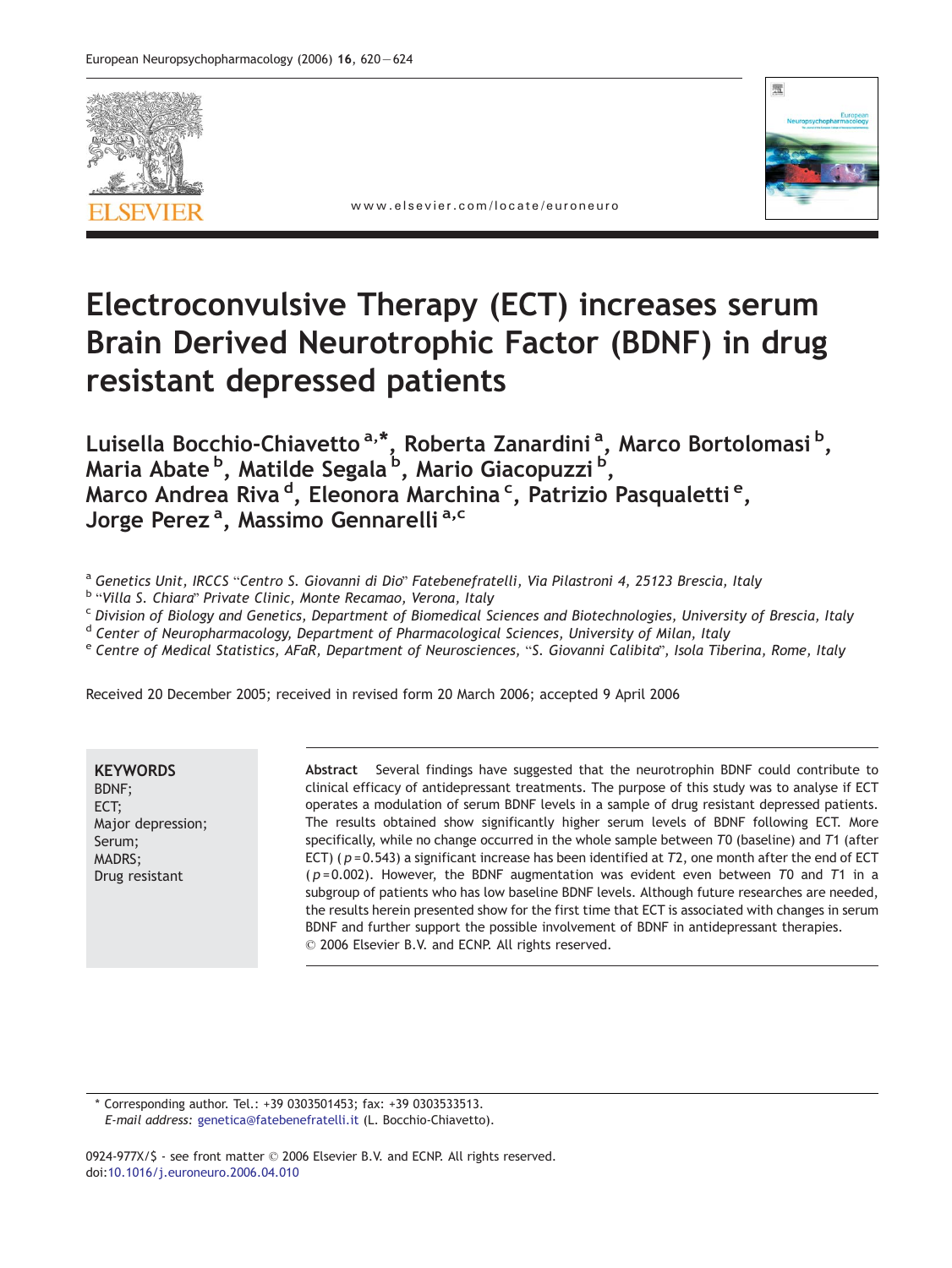# 1. Introduction

Major depression is a severe and life-threatening illness which represents one of the most important causes of disability world-wide. In particular, about 50% of the affected patients experience a chronic course and up to 20% of them shows an insufficient response to drug treatments [\(Fava et al., 2003; Hussain and Cochrane,](#page-4-0) 2004). As other chronic diseases, major depression is a complex disorder caused by the interaction between environmental and biological/genetic risk factors. Although the molecular alterations underlying the pathogenesis remains to be clearly established, recent preclinical and clinical studies have suggested an involvement of the neurotrophin Brain Derived Neurotrophic Factor (BDNF) in the aetiology of major depression as well as in the antidepressant drug treatment [\(Angelucci et al., 2005;](#page-4-0) Castren, 2004; Duman, 2004; Hashimoto et al., 2004). BDNF is a neurotrophic factor widely expressed in the Central Nervous System (CNS) that plays a major role in brain development, survival and maintenance of neuronal functions and synaptic plasticity. Studies of brain imaging suggest that depressed patients have neuronal atrophy and cell loss in discrete brain regions [\(Bremner et al., 2000;](#page-4-0) Krishnan et al., 1993; Kumar et al., 1998, 2000, 2004; Sheline et al., 1996), which are suggestive of a reduction in neuron plasticity. In line with these observations, different studies reported a reduction of BDNF expression in postmortem brain of depressed subjects [\(Dwivedi et al., 2001,](#page-4-0) 2003; Molnar et al., 2003). Extensive research in rodents has shown that stress-related behaviours can alter the expression of BDNF in the limbic system and cortex [\(Roceri](#page-4-0) et al., 2002, 2004; Smith and Cizza, 1996; Vollmayr et al., 2001). Furthermore, antidepressant drug treatment enhances BDNF expression and production [\(Altar, 1999;](#page-4-0) Castren, 2004; Duman et al., 1997; Nibuya et al., 1995) and the neurotrophin signalling appears to be required for antidepressant activity in animal models of depression [\(Castren, 2004; Saarelainen et al., 2003; Sairanen et al.,](#page-4-0) 2005). The involvement of BNDF in major depression and antidepressant treatment has gained further support from a series of biochemical studies in humans. A decrease in BDNF serum levels has been associated with major depression [\(Karege et al., 2002a](#page-4-0)), an effect that is normalized by antidepressant drug therapies [\(Aydemir et](#page-4-0) al., 2005; Shimizu et al., 2003). Moreover a significant correlation between BDNF serum levels and depressive personality traits in a healthy subject was also found [\(Lang](#page-4-0) et al., 2004).

Electroconvulsive Therapy (ECT) is one of the eligible therapies for the treatment of major depression [\(American](#page-4-0) Psychiatry Association, 2000; UK ECT Review Group, 2003). Preclinical studies have shown that electroconvulsive seizures (ECS) produces a robust increase in BDNF mRNA [\(Altar](#page-4-0) et al., 2004; Chen et al., 2001; Duman et al., 1997; Nibuya et al., 1995; Zetterstrom et al., 1997) and BDNF protein [\(Altar et al., 2003](#page-4-0)) in different rat brain areas. However, whether or not ECT could affect the peripheral levels of BDNF in depressed patients is still an open question. In order to address this issue, we investigated, in the present study, serum levels of BDNF in a group of drug resistant depressed patients before and after ECT.

## 2. Experimental procedures

#### 2.1. Subjects

Twenty three patients from the "Villa S. Chiara" Private Clinic (16 females, 7 males; mean age  $53.0 \pm 17.39$  years, range 18-79 years) with major depression diagnosis (ICD-10) and planning to receive ECT treatment were recruited after written informed consent approved by the local Ethic Committee. Diagnosis of unipolar depression was confirmed by the diagnostic scale SCAN-IGC. In particular, ten patients met the criteria for major depression without psychotic symptoms and thirteen patients for major depression with psychotic symptoms. Cognitive deficits were evaluated with Mini Mental State examination (mean value  $27.9 \pm 2.00$ ). An independent psychiatrist recommended ECT according to clinical judgement because of the patients' drug resistance. Drug resistance was defined as a failure to respond to at least three courses of antidepressant medications with adequate dose and duration (stage III definition of [Thase and](#page-4-0) Rush, 1997). Patients were maintained on the same drug treatment for at least 3 weeks before ECT treatment and during the entire study period (for the antidepressant treatment: 7 patients were treated with SSRIs, 15 patients were treated with other drug classes and one patient was drug-free). Illness severity and the outcome of ECT treatment was assessed with the Montgomery and Asberg Depression Rating Scale (MADRS) [\(Montgomery and Asberg, 1979](#page-4-0)).

Longitudinal blood sampling and the concomitant MADRS evaluations were performed at T0 (Baseline: the day before ECT treatment), T1 (the day after the last ECT treatment) and T2 (1 month after the end of the ECT treatment). Complete remission was considered when MADRS score after treatment were  $\leq$ 8 at T1 and T2.

## 2.2. ECT Treatment

A medical history and a physical examination together with blood and urine routine examinations, electrocardiogram (ECG), cerebral CAT scan, and a chest film were requested to screen the general medical conditions. Premedication included atropine sulphate (0,5 mg IV), succinylcholine (0,7 mg/kg IV), thiopental (3,0 mg/kg IV for males, 2,5 mg/kg IV for females).

ECT was performed between 7:00 and 9:00 a.m. using a Thymatron<sup>M</sup> DG (Somatics, Inc., Lake Bluff, IL, USA) with standard settings [\(Abrams and Swartz, 1989](#page-4-0)) with a bipolar brief pulse square wave. The patients were treated with bilateral ECT. Two stimulus electrodes were placed over the left and right frontotemporal scalp. For each patient, ECT treatment conditions have been set up (charge delivered max 504 mC, current 0.9 A, frequency 30—70 Hz, pulse width 1 ms, duration max 8 s). During ECT, the motor convulsions, the electroencephalogram (EEG), the induced tachycardia (ECG) and, if necessary, the electromyogram (EMG) were monitored. Treatment was given three times a week. The mean number of treatments received was  $7,0 \pm 1,97$  (range 3–10) and ECT treatment was completed on the basis of the clinical judgment of the treating physicians.

#### 2.3. BDNF serum determination and statistical analysis

Venous blood samples were collected in the morning after an overnight fast (between 8:00 and 9:00 a.m.) in anticoagulant-free tubes. They were kept at room temperature for 1 h followed by 1 h at 4  $\degree$ C before serum separation by centrifugation at (3000 rpm for 15 min at 4 °C). Serum samples were stored at  $-80$  °C till the time of assay. BDNF levels were measured by the ELISA method using the human BDNF Quantikine Kit (R D System, Minneapolis, USA), according to the manufacturer's instructions. The BDNF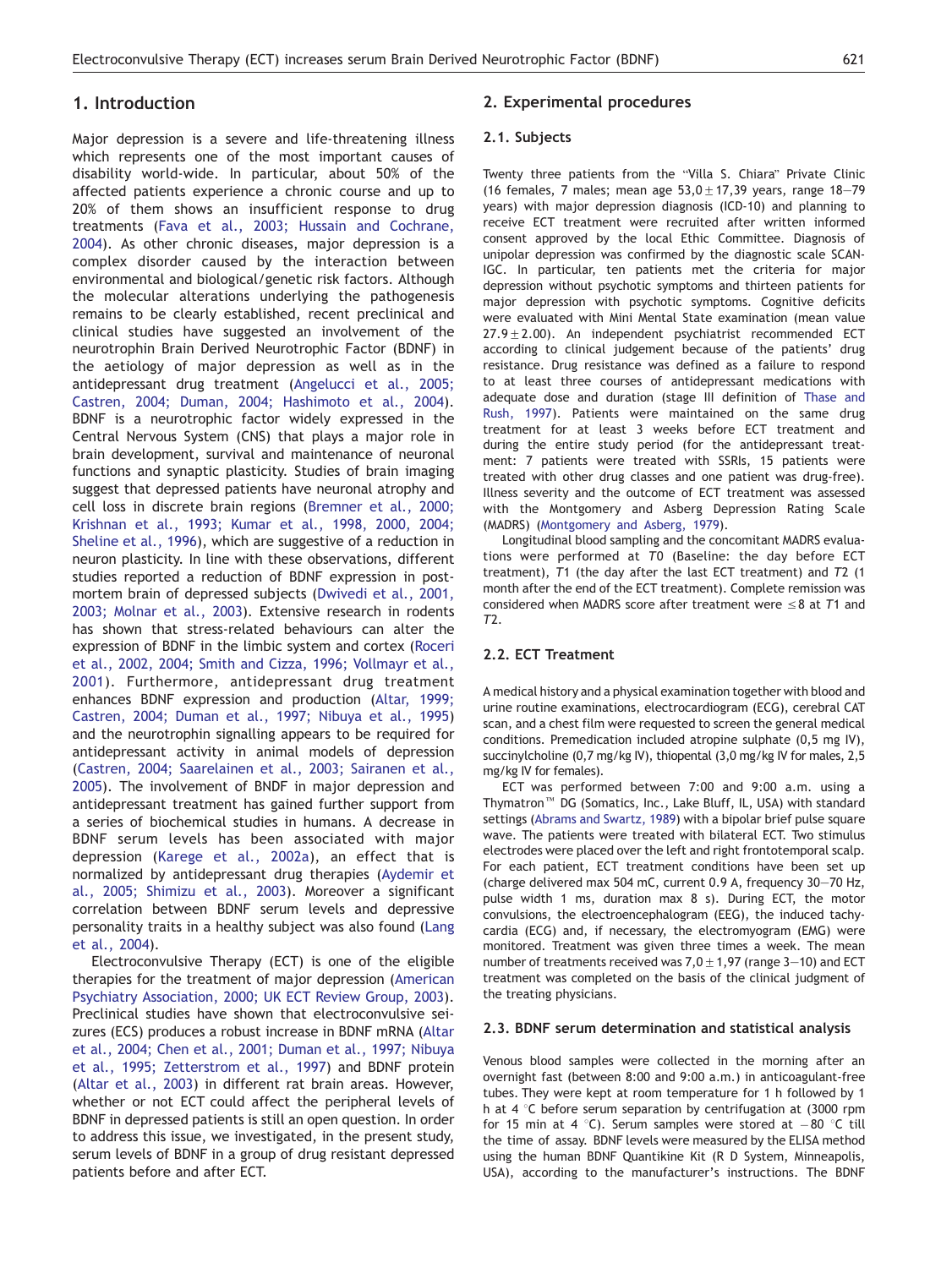content was expressed as equivalent of human recombinant BDNF protein. The detection limit of the assay was 1 pg/ml and the data were expressed as ng of BDNF protein/ml of serum.

The clinical and biological changes occurring after ECT were analysed by means of General Linear Model according to a repeated measures design with Time (T0, T1, T2) as within-subjects factor. Greenhouse—Geisser correction was applied to degrees of freedom when sphericity assumption was violated. In order to take into account the baseline levels, this procedure was applied also entering T0 evaluation as a covariate [\(Vickers, 2001](#page-4-0)). Pearson coefficient was used to evaluate bivariate correlations and Student's t-test for comparing means when patients were categorised in two groups. Statistical evaluations were performed using the SPSS version 11.0 software package.

## 3. Results

ECT treatment improved depression symptomatology measured with MADRS (MADRS score mean values  $+$  standard deviations:  $T0 = 34.21 \pm 7.91$ ;  $T1 = 8.86 \pm 5.37$ ;  $T2 = 7.74 \pm 7.74$ 7.32): analysing data by ANOVA with Time (T0, T1 and T2) as within-subjects factor, MADRS scores significantly decrease [MADRS Greenhouse—Geisser (G—G) correction  $F(1.50, 32.99) = 98.64 p = 2.69 \times 10^{-13} j$  with a medium percentage improvement at T2 of 73.06%. In particular, planned "repeated" contrasts indicated that a significant improvement in symptoms between T1 and T0 ( $p = 2.05 \times$  $10^{-13}$ ) and between T2 and T0 (p=1.33×10<sup>-9</sup>). Complete remission was reached by 8 patients.

No significant differences (with unpaired and two-sided T-tests) have been found in BDNF baseline (T0) levels stratifying patients for gender (T= $-0.15, p$ =0.882), presence of psychotic symptoms  $(T=1.39, p=0.178)$ , antidepressant treatment (SSRIs vs. other agents in monotherapy or in combination with SSRIs) ( $T=0.24$ ,  $p=0.814$ ) and no correlations have been evidenced with age  $(R = -0.288,$  $p = 0.182$ ) and Mini Mental Examination Scores ( $R = 0.310$ ,



Figure 1 BDNF serum levels at three different sampling times: T0 = Baseline; T1 = the day after last ECT treatment; T2 = 1 month after the end of ECT treatment (Mean values  $\pm$  standard deviations: T0=27.64  $\pm$  9.13 ng/ml; T1=28.38  $\pm$  7.95 ng/ml; T2 =  $32.30 \pm 7.76$  ng/ml) (\*\*p < 0.01).



Figure 2 Longitudinal changes in serum BDNF mean values in patients with BDNF baseline levels below (group 1) or above the median (group 2).

 $p = 0.150$ ). Moreover no correlation was found between baseline BDNF levels and T0 MADRS scores  $(R = -0.058,$  $p = 0.793$ ).

According to ANOVA with time (T0, T1 and T2) as withinsubjects factor, a significant increase of BDNF was found  $[(G-G)$  correction:  $F(1.96, 43.05) = 7.64; p = 0.002]$ . Planned "repeated" contrasts  $(T0 \text{ vs. } T1, T1 \text{ vs. } T2)$ indicated that no change occurred between T0 and T1  $(p = .543)$  while a steep increase occurred between T1 and T2 ( $p = 0.006$ ) (see Fig. 1). When baseline BDNF was entered in the model as a covariate [\(Vickers, 2001](#page-4-0)), ANOVA confirmed the changes across time [G—G correction: F(1.85, 38.91)=8.27;  $p = 0.001$ ] but also revealed a significant interaction Baseline\*Time [G—G correction:  $F(1.85,38.91) = 4.94; p = 0.014;$  indicating that changes across time were dependent on baseline levels of BDNF. Planned contrasts indicated that baseline BDNF interfered with changes between  $T0$  and  $T1$  ( $p=0.014$ ) and not between T1 and T2 ( $p = 0.615$ ). To further address this effect, we divided patients in two groups, below or above the median value of baseline BDNF. As shown in Fig. 2, the BDNF increase in the "low baseline BDNF" group (group 1) was linear between T0 and T2, whilst in patients with "high baseline BDNF" (group 2) a non-linear pattern was observed: no significant change was evident between T0 and T1, whereas a significant increase was evident between T1 and T2, with a profile that is similar to the one displayed by the other group (low baseline BDNF levels). It is worth noticing that these effects could not be ascribed to the regression-to-the-mean effect, that was computed and resulted not significant for both regressions (T1 on T0,  $p = 0.723$  and  $T2$  on  $T0$ ,  $p = 0.275$ ). These two groups are similar for demographic, clinical characteristics and drug treatments except for differences in age at onset (mean values: group  $1-48.08 \pm 17.92$  years; group  $2-32.09 \pm 11.46$ years; T-test:  $T = -2.52, p = 0.020$ ).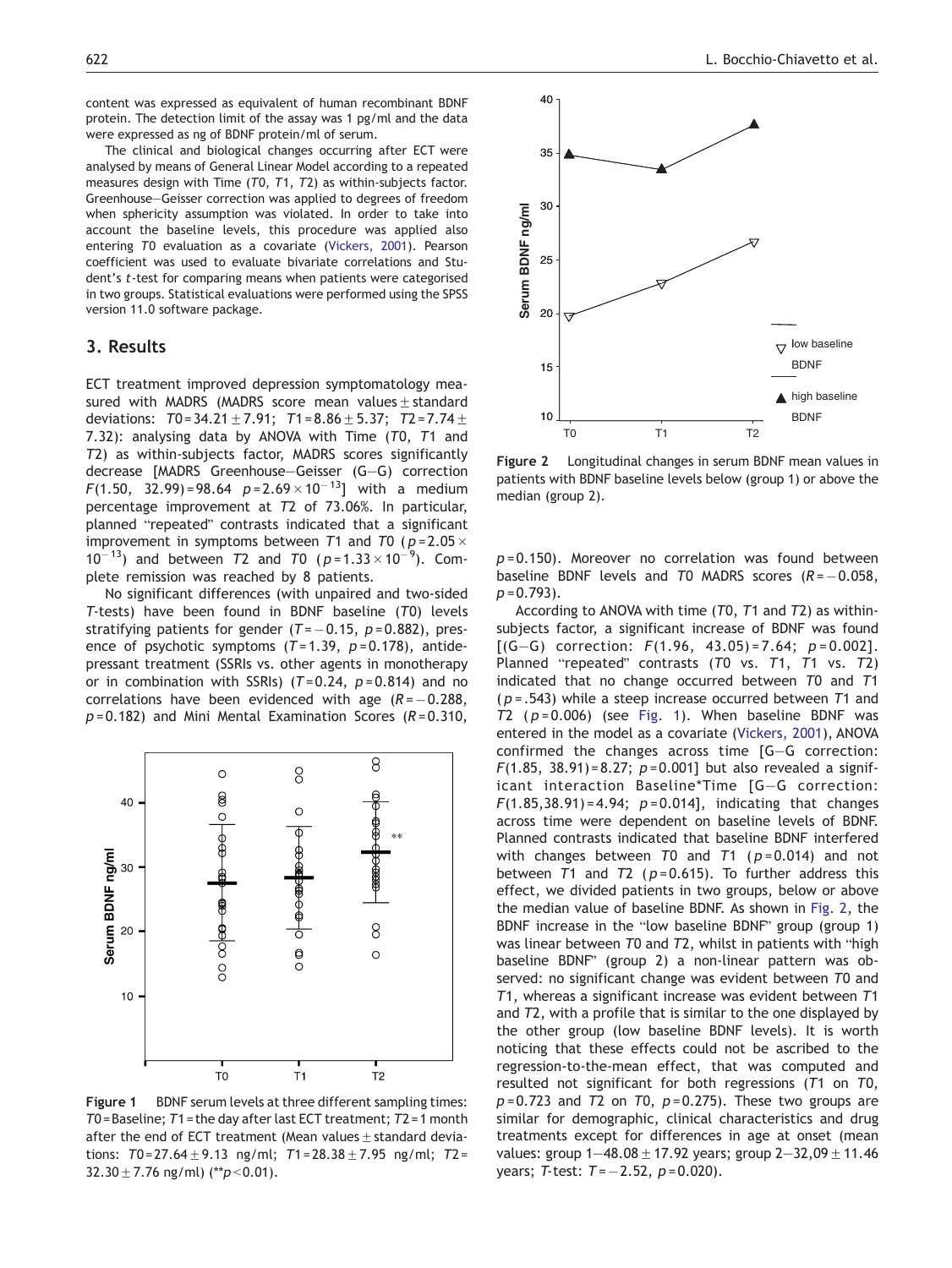No correlation was evidenced between baseline BDNF concentrations (BDNFT0) or percentage increases in BDNF levels [ $\Delta$ BDNF = (BDNFT2  $-$  BDNFT0)  $\times$  100 / BDNFT0] and ECT efficacy measured as percentage differences in MADRS scores (BDNF baseline  $R$ =0.100  $p$ =0.65;  $\Delta$ BDNF  $R$ = $-$ 0.04  $p = 0.869$ ). Moreover, when patients were stratified for remission after treatment (8 subject versus 15), no significant differences were found for BDNFT0  $(T = -0.785,$  $p = 0.441$ ) neither for longitudinal changes ( $F = 0.256$ ,  $p = 0.775$ ).

# 4. Discussion

The results presented in the current investigation show that drug resistant depressed patients have significantly higher serum levels of BDNF following ECT. More specifically, while no change occurred in the whole sample between T0 (baseline) and T1 (after ECT) a significant increase has been identified at T2, one month after the end of ECT. However, the increase in serum levels of BDNF was evident even between T0 and T1 in a subgroup of patients who had low baseline BDNF levels.

To our knowledge this is the first study showing a regulation of peripheral BDNF levels in patients following ECT, providing further support to the possible role of this neurotrophin in the action of antidepressant therapies [\(Shimizu et al., 2003](#page-4-0)). However, these findings should be confirmed in other and/or larger studies, because of the relatively small sample size.

Previous studies have reported that the serum levels of BDNF are reduced in untreated depressed patients [\(Karege](#page-4-0) et al., 2002a). Moreover, it was found that depressed patients treated chronically with antidepressants displayed normal levels of BDNF, thus suggesting that the pharmacological treatment could normalize serum BDNF levels [\(Shimizu et al., 2003](#page-4-0)). More recently, longitudinal studies [\(Aydemir et al., 2005; Gonul et al., 2005; Gervasoni et al.,](#page-4-0) 2005) observed an increase of BDNF serum levels following antidepressant therapy.

Preclinical studies, indicate that BDNF could play a critical role in the pathophysiology of depression as well as in the therapeutic action of antidepressant treatments. Consonant with these investigations, it has also been reported that the expression of this neurotrophin was consistently increased also following ECS in rodents [\(Altar](#page-4-0) et al., 2004). Overall these findings, together with the present results, strongly suggest a relationship between BDNF and antidepressant effects of both pharmacological and non-pharmacological therapies.

Unlike previous studies [\(Karege et al., 2002a; Karege et](#page-4-0) al., 2005; [Gervasoni et al., 2005](#page-4-0)), we did not find a correlation between BDNF levels and depressive symptoms, as measured by MADRS. In this regard, it must be mentioned that the design of our study included resistant depressed patients who were under pharmacological treatment, thus explaining, at least in part, the lack of correlation between BDNF and MADRS scores. Moreover, it should be mentioned that the baseline BDNF levels observed in our sample were higher than those observed in drug-free patients [\(Karege et al., 2002a; Shimizu et al.,](#page-4-0) 2003; Gonul et al., 2005; [Aydemir et al., 2005](#page-4-0)), but similar to those reported in previous studies in which BDNF levels were measured in depressed treated patients [\(Shimizu et](#page-4-0) al., 2003). This observation may explain the lapse of time between the end of ECT and the changes in BDNF levels. Consonant with this hypothesis, it is interesting to note that those patients who had low baseline BDNF levels displayed increased levels of BDNF between T0 and T1. While the time-related changes of BDNF in the treatment of depression seems to be potentially clear, future research is needed to elucidate this matter in resistant depressed patients who are treated with both pharmacological and non-pharmacological approaches.

Although the involvement of BDNF in depression is well-accepted, we are aware that the data presented must be interpreted with caution because of the limitation inherent in working with peripheral BDNF levels that could not correspond to brain BDNF. The origin and the functional role of peripheral BDNF is poorly understood even though beyond brain production, alternative sources can be visceral epithelial cells, endothelial cells, muscle cells, activated macrophages and lymphocytes. Blood platelets, rather than synthesize BDNF, sequester, store and release it after stimulation [\(Karege et al.,](#page-4-0) 2002b). It was suggested that circulating levels of BDNF might reflect the central neurotrophin activity: in fact, BDNF can cross the blood—brain barrier through a highcapacity, saturable transport system ([Pan et al., 1998](#page-4-0)) and serum BDNF parallels brain protein modulations during postnatal neurodevelopment, maturation and aging in rat models. Alternatively, differences in BDNF serum levels in depression might represent a 'peripheral' phenomenon: indeed recent evidences have suggested alterations in the release of platelet BDNF in depressed patients [\(Karege et al., 2005](#page-4-0)), while antidepressant drugs are able to influence platelet activation ([Markovitz](#page-4-0) et al., 2000).

It remains to be established whether the effect of ECT on serum BDNF reflects a primary condition or a secondary response to neuro-hormonal perturbations. We observed a time lag between the end of ECT and the changes in BDNF levels suggesting that, rather than being a direct consequence of convulsions, the elevation of peripheral BDNF levels might represent the consequence of adaptive processes. At this regard, the time of onset of these changes could be different depending on some clinical features of our patients as age at onset. Alternatively, the observed modifications might also relate to adaptive response and/or normalization of neuro-hormonal or psychoimmune systems that are altered in depressed patients. Moreover, as mentioned above this changes could be related to the influence of antidepressant treatments on platelets function. All these observations suggest that a more prolonged follow up study could clarify if serum BDNF may be a long term marker of ECT effectiveness.

In conclusion, we provide evidence that ECT treatment is associated with changes in BDNF levels in a group of drug resistant depressed patients. Further information will be required to understand the biological mechanisms underlying this phenomenon and to clarify the usefulness in the clinical practice of serum BDNF as a biomarker for the treatment of depression.